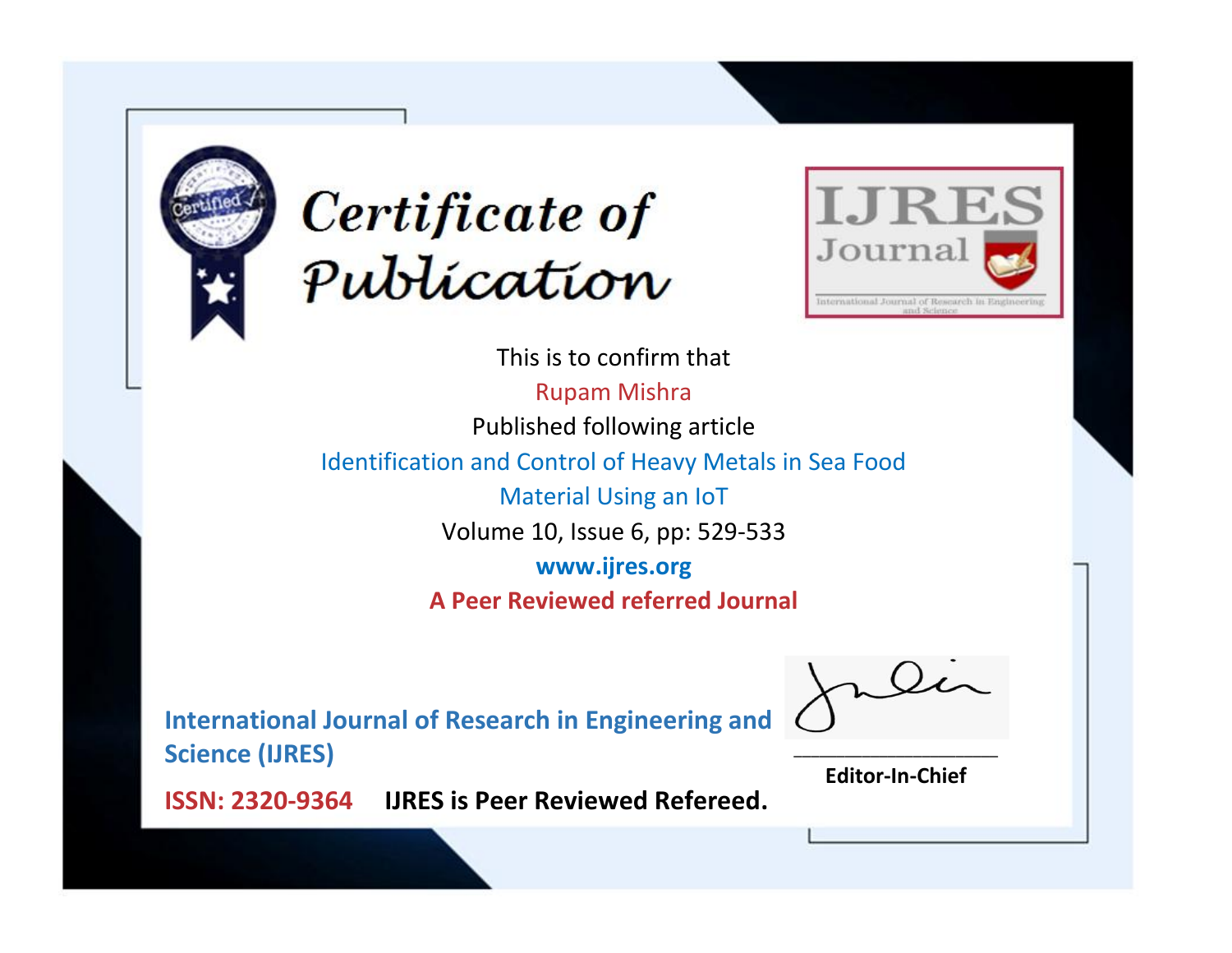



This is to confirm that Shruti Indulkar Published following article Identification and Control of Heavy Metals in Sea Food Material Using an IoT Volume 10, Issue 6, pp: 529-533 **www.ijres.org A Peer Reviewed referred Journal**

**International Journal of Research in Engineering and Science (IJRES)**

\_\_\_\_\_\_\_\_\_\_\_\_\_\_\_\_\_\_\_\_\_\_\_\_ **Editor-In-Chief**

**Journal.**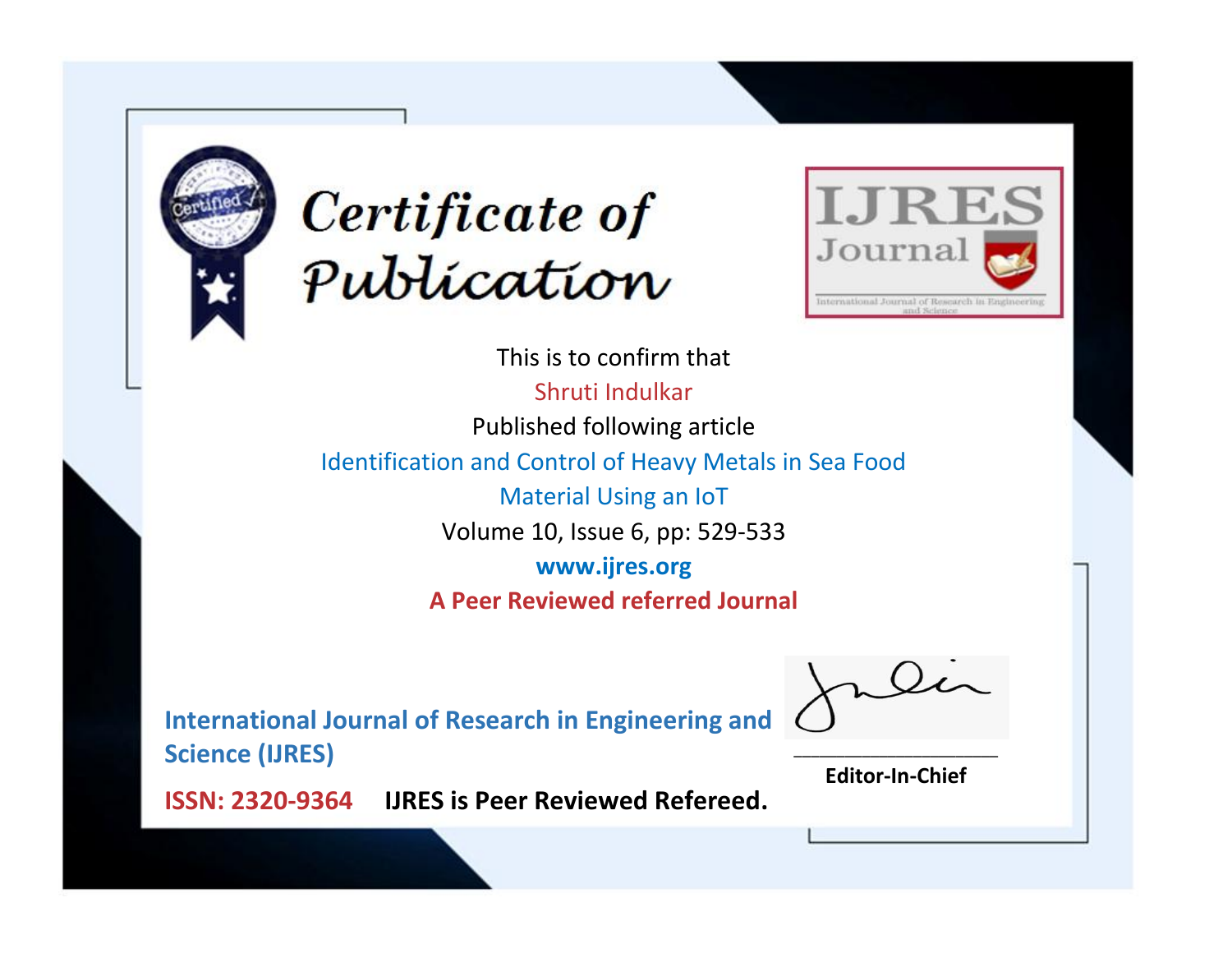



This is to confirm that Shaktivel Pillai Published following article Identification and Control of Heavy Metals in Sea Food Material Using an IoT Volume 10, Issue 6, pp: 529-533 **www.ijres.org A Peer Reviewed referred Journal**

**International Journal of Research in Engineering and Science (IJRES)**

\_\_\_\_\_\_\_\_\_\_\_\_\_\_\_\_\_\_\_\_\_\_\_\_ **Editor-In-Chief**

**Journal.**